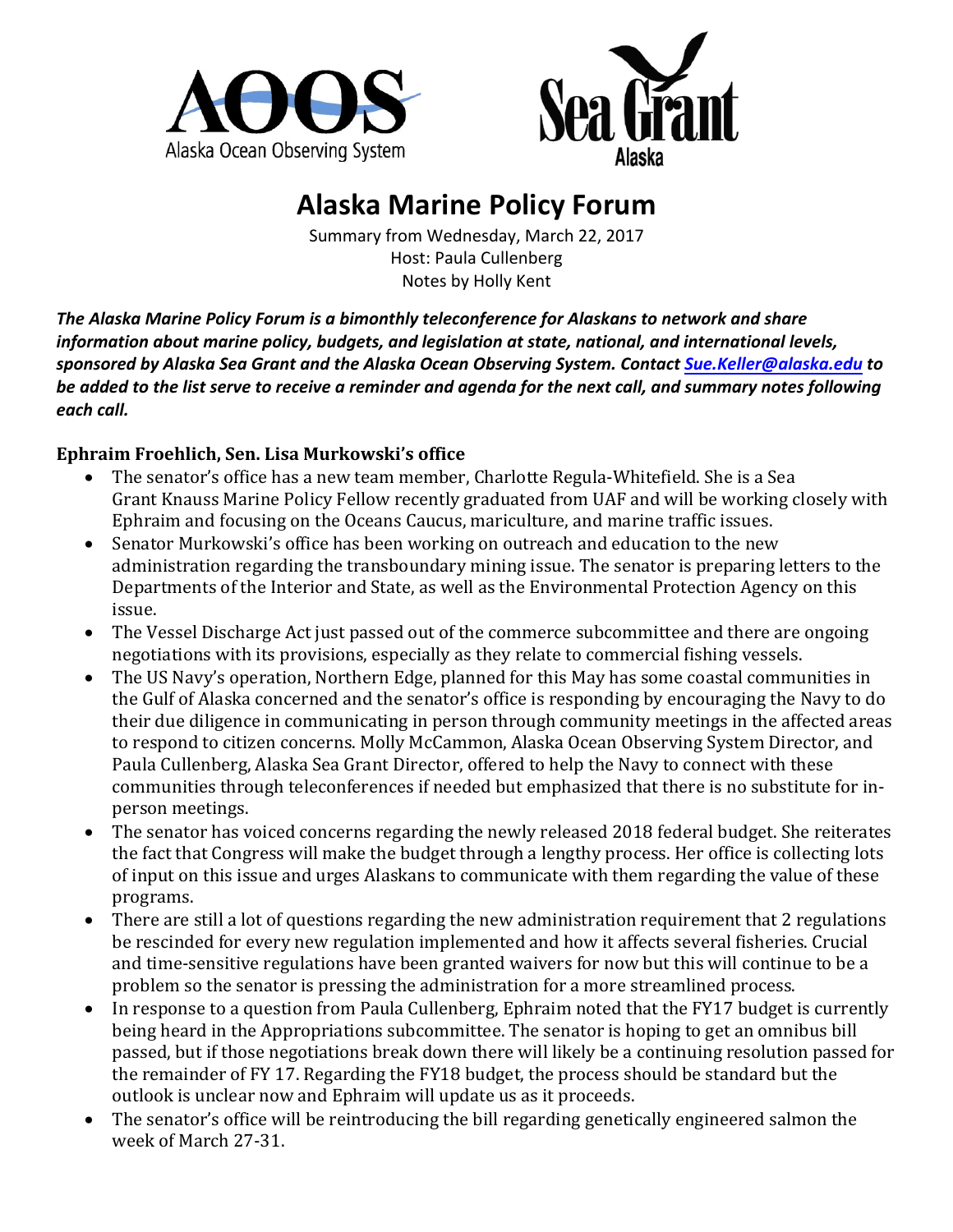## **Barbara Blake, Lt Governor Mallott's office**

- The State is working with the Congressional delegation on the pink salmon disaster declaration. As of now, they estimate a total of \$67.1 million lost for commercial fishermen.
- The Lt. Governor is charged to finish work on the proposed Administrative Order regarding climate change. They are still collecting names for outreach and discussion. Their First Alaskans Fellow, Sig Topkok, is working on a climate change mapping project for the State of Alaska, describing who is doing what in Alaska on climate change. They are also in the process of hiring someone full-time in the Governor's office to focus on climate change.
- The Lt. Governor's office is coordinating with the Udall Foundation's U.S. Institute for Environmental Conflict Resolution for the work that began under President Obama's National Ocean Policy. The institute is interested in possibly funding some work in Alaska relating to ocean planning.
- Albert Kookesh of our office has assumed all transboundary-related duties. Barbara will remain the back-up for this subject. Barbara's portfolio has changed and will now include Tribal Advising for the Governor. She will remain the lead staff for anything relating to marine resources, fish and game, and coastal community climate change adaptation.
- They continue to work with British Columbia and the concerns surrounding mines at the headwaters of Alaska rivers in Southeast. They have also begun the discussion on moving that conversation to the Yukon Territory**.**
- Barbara is working with Rebecca Braun, Policy Director, to coordinate a list of State of Alaska priorities relating to the federal budget. Please forward any items that might require State advocacy.
- The Lt. Governor is working with ADF&G on possible Title 16 fisheries habitat permitting reform.

## **Alex Schenk, Sen. Sullivan's office**

- The senator has put together a marine debris bill with input from both industry and the conservation sector that will be introduced next week and will accomplish three things:
	- $\circ$  Provide funding for severe marine debris events
	- $\circ$  Reauthorize the NOAA Marine Debris Act
	- $\circ$  Encourage other countries to address waste disposal issues possibly through future trade negotiations
- Molly McCammon suggested that we have a discussion on micro plastics on a future call. Ephraim noted that the Oceans Caucus is taking on micro plastics and micro fibers and may be able to offer some information on this issue.

# **Paula Cullenberg, Alaska Sea Grant**

- Paula noted that she was in DC with the other directors from the Sea Grant program when the Administration's FY 18 "skinny" budget was released and they learned about the proposed elimination of the Sea Grant program. This provided them an opportunity to immediately address this issue on the hill. The Alaska delegation expressed strong support for Sea Grant and encouraged input from Alaskans regarding how they have worked with Sea Grant and their view of the budget proposal.
- Ephraim reported that Senator Murkowski's office would appreciate hearing from people about Sea Grant and other budget issues. He also noted that the senator has joined other coastal senators from Maine and Hawaii in writing to OMB and signed on to a resolution of support for Sea Grant.
- Alex said that Senator Sullivan's committee has sponsored the Sea Grant reauthorization bill and sent out a "Dear Colleague" letter regarding budget issues.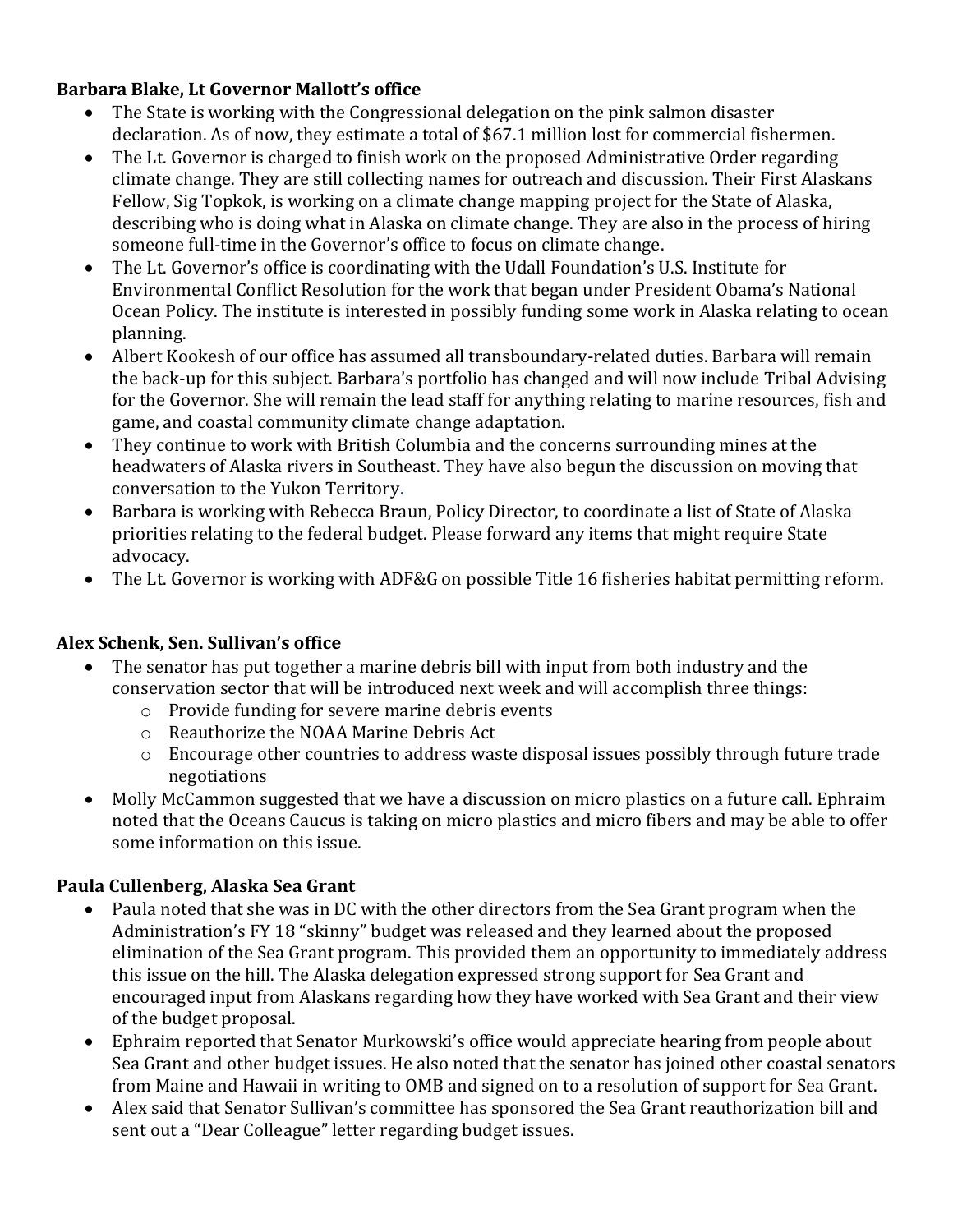## **Discussion on Community Centered Regional Science Conferences**

Paula introduced the discussion saying that regional science conferences have been a great thing for Alaskans who find it difficult to network with colleagues because of the large travel distances between communities in Alaska.

#### **Melissa Good, Marine Advisory Agent for the Aleutian Islands/Pribilof Area**

- Melissa talked about the Aleutian Life Forum (ALF) which was held last fall in Unalaska. This conference was sponsored by Alaska Sea Grant, AOOS, the Aleutian Bering Sea LCC, and the Aleutian Pribilof Island Association and others, and drew industry stakeholders, research scientists, local leaders, and local residents. There were 40 presentations with 100 people registered for the conference. At the end of the conference the steering committee planned a synthesis session with open discussion on the conference in general which was a new idea and worked quite well. There was a coastal resiliency workshop that was attached to the end of the conference which also went well.
- Melissa also talked about the Western Alaska Interdisciplinary Science Conference scheduled for next month. This conference will focus on regional research needs and community concerns. Developing an Aleutian Islands Waterway Safety Council will be added as an addendum to the conference.
- These two regional conferences have been essential in bridging the gap between traditional ecological knowledge, local fishermen and western science practitioners. They also serve to give voice to the local residents and provide an opportunity to not only learn what science is being done in their area but also to voice their concerns about resource changes and trends. There is a great need to strengthen the communication between resource managers and communities with these conferences providing an opportunity for in-person conversations which are invaluable.

#### **Julie Matweyou, Marine Advisory Agent for the Kodiak Archipelago**

- Iulie introduced the Kodiak Area Marine Science Symposium (KAMSS) coming up in mid-April. This conference was initiated in 2011 by Alaska Sea Grant. It was the first time that scientists came to Kodiak Island and it is held every three years. KAMSS is usually a 2-3 day event with keynotes, social events and workshops. This year Julia Parrish, who organized the COASST program, will be speaking. 26-30 oral abstracts have been submitted and lots of posters.
- This conference is very exciting for the community and has been surrounded by other community gatherings due to the strong steering committee support. Many fishermen are expected to attend the event.
- This year will focus on capturing thoughts from residents with facilitated discussions following each of the thematically arranged plenaries. The pace of this conference, which specifically suits the local residents, is a bit slower than that set at the Alaska Marine Science Symposium.
- There will be some facilitated discussions about coastal resiliency as requested by the community.
- Kodiak is a very busy place with many things happening and lots of different organizations being active. This conference helps the community to tie together all of these efforts.
- Julie says that the local residents are really interested in what scientists are doing in this area and greatly appreciate the time and effort that is made by the scientists to come to the island and communicate with them. Conferences like these really help the community based monitoring efforts in the state.
- Paula said that conferences like these have really firmed-up her belief in the value of local knowledge and how beneficial it is to gaining a perspective and doing effective science. Scientists have made some great strides due to this information.